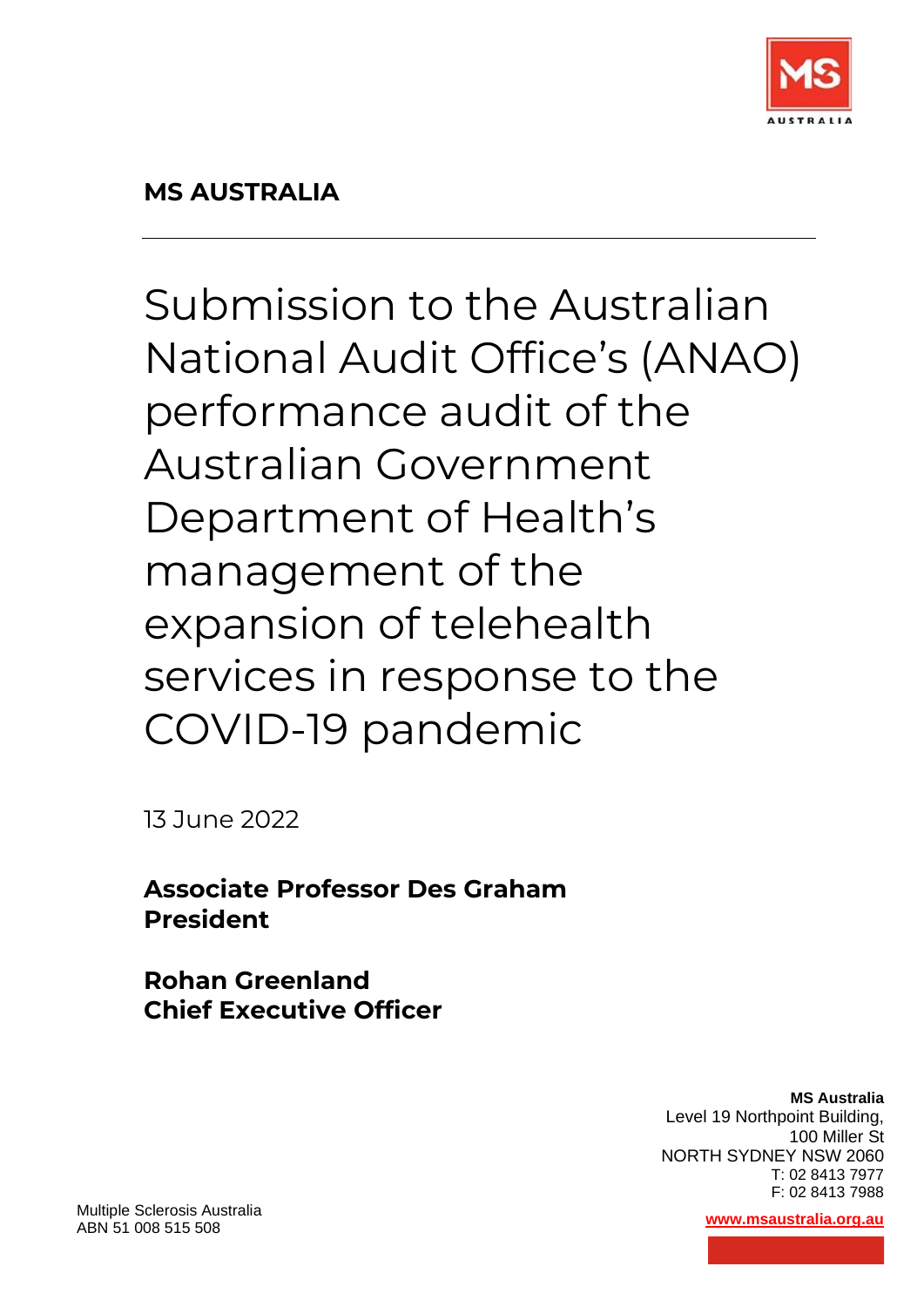## **About MS Australia**

MS Australia (MSA) is pleased to provide a submission to the Australian National Audit Office (ANAO) performance audit of the Australian Government Department of Health's management of the expansion of telehealth services in response to the COVID-19 pandemic.

The focus of the comments provided in this submission are on key areas that will impact on people affected by multiple sclerosis (MS) and other neurological conditions for which our state organisations provide services and support. Included are comments provided by representatives of our state organisations and, in some instances, directly from people living with MS. MS Australia's role is to work on behalf of our state and territory-based member organisations to provide a voice for people living with MS across the country.

MS Australia's member organisations are:

- MSWA (providing services and support in Western Australia)
- MS SA/NT (providing services and support in South Australia and the Northern Territory)
- MS QLD (providing services and support in Queensland)
- MS Ltd (providing services and support in Victoria, NSW, ACT and Tasmania)

Each of these state-based organisations operates independently to provide a range of services and advice to people living with MS regardless of age, and, in some cases, to a broader group of people with other progressive neurological diseases. These services vary from state to state and include: phone information support and advice, online resources, MS clinics, specialist MS nursing, physiotherapy, allied health services, education and information workshops, seminars and webinars, psychology, financial support, supported accommodation, residential and in home respite, peer support co-ordination and employment services.

Our submission will focus on the inquiry questions to determine if the expansion of telehealth supported by the Medical Benefits Scheme were informed by robust planning and policy advice.

We will additionally provide the unique input of an organisation that represents the views of people living with chronic health conditions and neurological conditions, such as MS. We represent over 25,600 people living with MS in Australia.

According to the latest Health Economic Impact of MS report<sup>1</sup>, 'the total economic cost of MS to the community now stands at \$1.75 billion - an

<sup>1</sup> https://www.msaustralia.org.au/wp-content/uploads/2018/08/executive-summary\_health-economicimpact-of-ms-in-australia-in-2017-report\_ms-research-australia.pdf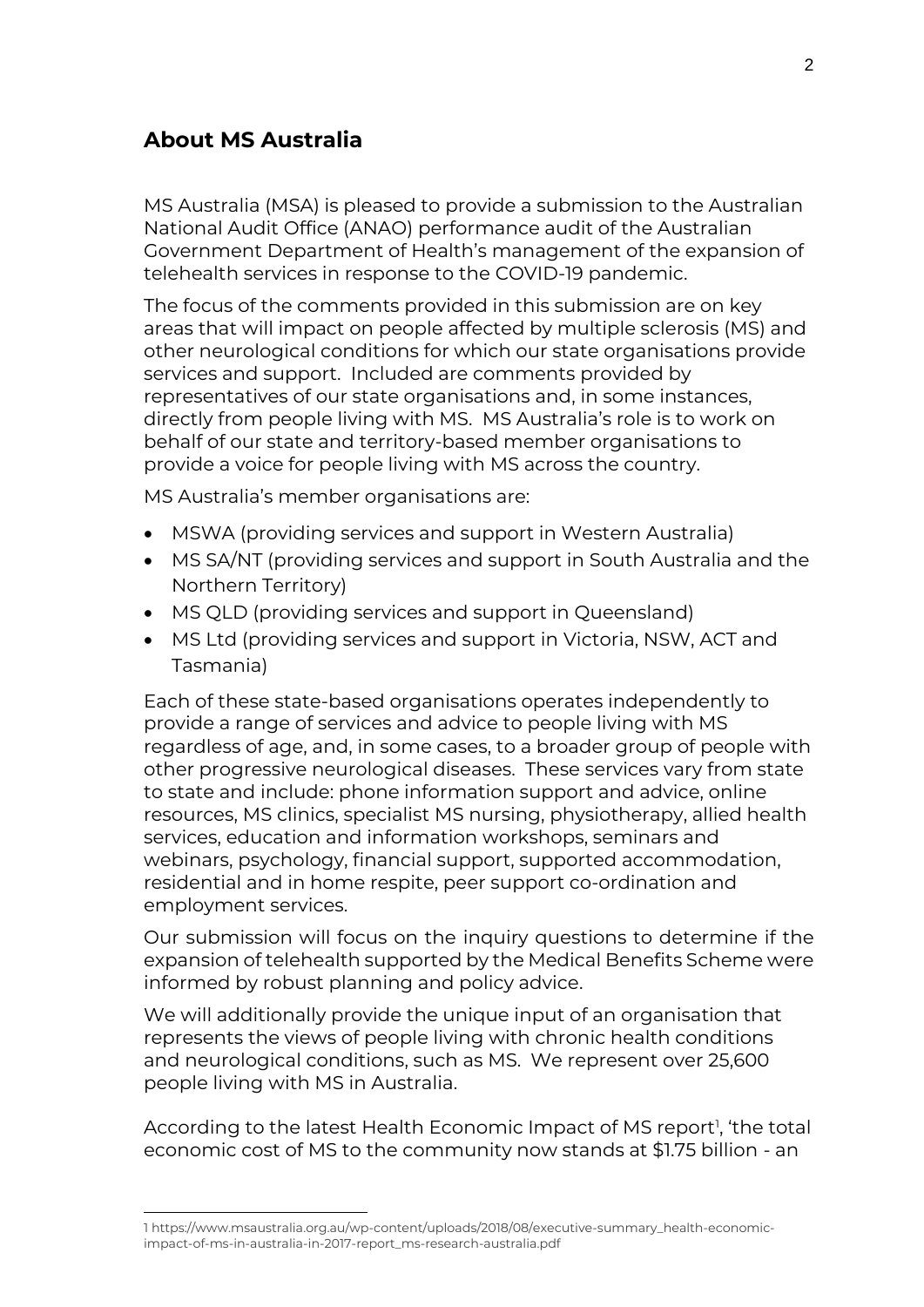increase of \$0.51 billion since 2010 (when it was \$1.24 billion (in 2017 dollars).'<sup>2</sup>

'The costs for people living with more advanced MS are incredibly high, more than triple per person compared to those with milder disease (from \$30,561 for people with no disability to \$114,813 for people with severe disability).

The quality of life (QoL) impact for people living with severe disability is comparable to, or even lower than that reported for terminal metastatic cancer, chronic kidney disease and severe heart disease.'

The majority of our submission will highlight how the expansion of telehealth impacted on our organisation and members.

We will also attempt to highlight the consequences of these telehealth arrangements on people's lived experiences. We hope that by highlighting these issues around potential telehealth improvements, we can provide feedback on areas of expansion that could inform future decision-making processes.

## **Summary of recommendations**

### **Recommendation 1:**

**Improve access to primary healthcare in rural and remote areas by addressing barriers to health outcomes such as:**

- **1. Applying an exemption from the "active patient" definition for people with MS in rural and remote locations**
- **2. Expansion of telehealth Medicare item numbers to all health professionals including allied health professionals**
- **3. Improved and affordable internet connectivity in rural Australia**

**Recommendation 2:** 

**Improve the digital literacy and connectivity of older Australians through the expansion of programs such as Be Connected.**

**Recommendation 3:** 

**Expand telehealth services to improve access to MS Nurse care by amending Medicare item numbers which currently cover telehealth appointments with neurologists, to include MS Nurses.**

<sup>2</sup> https://www.menzies.utas.edu.au/news-and-events/media-releases/2018/multiple-sclerosis-rising, costing-people-with-ms-and-australia-\$1.75-billion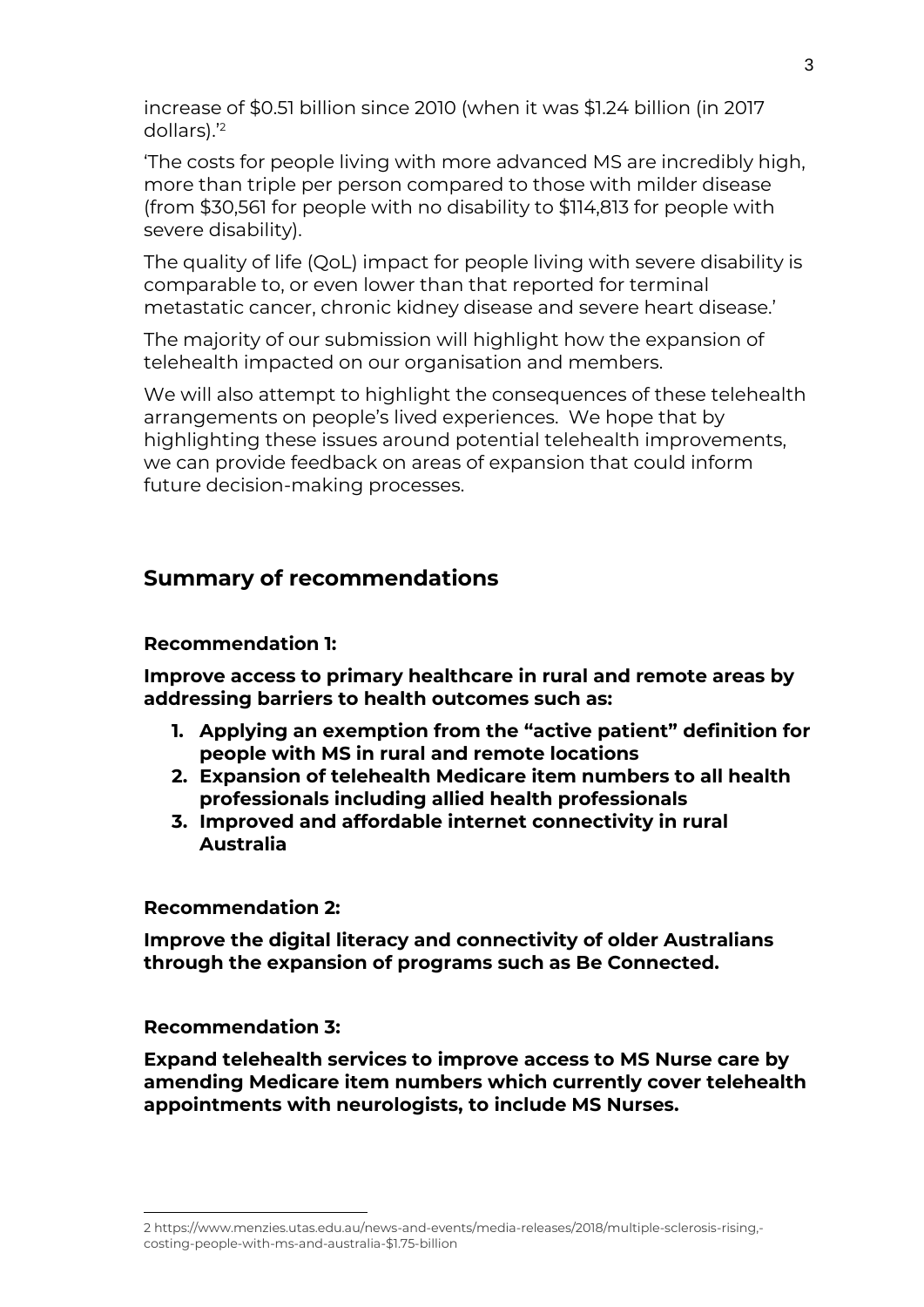## **Introduction – Policy Setting for the introduction of Telehealth**

Telehealth was introduced as an MBS-funded measure during the COVID-19 pandemic and quickly became a permanent alternative method of healthcare delivery. Whilst the use of telehealth was new to many patients and clinicians during the pandemic, many in Australia were already using telehealth, especially to support regional health professionals.<sup>3</sup>

The rapid pace, change and scale of the COVID-19 pandemic amplified existing system failures due to under-funding, barriers to access, regional disparities<sup>4</sup>, vulnerable populations and socio-economic insecurities in Australia. This was particularly evident in the state of our Nation's health sector.

The pandemic further highlighted the complexity of our multi-level architecture<sup>5</sup> of government and the need for State, Commonwealth and local governments to work more closely together to increase system flexibility and performance.

The value of informed, transparent and collective decision making (i.e. creation of the National Cabinet and the National COVID-19 Commission Advisory Board (NCCAB)) was underlined by the Senate Select Committee on COVID-19's First Interim Report. 6

As the Australian Medical Association (AMA) President, Dr Omar Khorshid pointed out in a recent AMA media release (dated 31 May)<sup>7</sup>, the growing health crisis and lack of appropriate funding must be addressed, including extending the current short term 50/50 funding arrangements. MS Australia also agrees that Medicare and General Practice reforms are urgently needed to avoid more unintended outcomes for patients.

In fact, as lessons are being learnt during the pandemic, state and federal governments should realise opportunities for co-design and cocommissioning to create innovative solutions, such as articulated health pathways (i.e. for people with neurological conditions), clear standards (similar to the NICE Guidelines in the  $UK<sup>8</sup>$ ) and models of care to ensure health outcomes are delivered against proposed additional investment.

As a result, and in response to the pandemic, we saw a reorganisation of services, changes in deployment and utilisation of healthcare workforce with additional impacts on patients and health outcomes, noting that:

o Healthcare utilisation reduced by about a third during the pandemic<sup>9</sup>

6 https://www.aph.gov.au/Parliamentary\_Business/Committees/Senate/COVID-

<sup>3</sup> https://www.frontiersin.org/articles/10.3389/fpubh.2021.648009/full

<sup>4</sup> [https://www.oecd.org/coronavirus/policy-responses/the-territorial-impact-of-COVID-19-managing-the](https://www.oecd.org/coronavirus/policy-responses/the-territorial-impact-of-covid-19-managing-the-crisis-and-recovery-across-levels-of-government-a2c6abaf/)[crisis-and-recovery-across-levels-of-government-a2c6abaf/](https://www.oecd.org/coronavirus/policy-responses/the-territorial-impact-of-covid-19-managing-the-crisis-and-recovery-across-levels-of-government-a2c6abaf/)

<sup>5</sup> See [https://law.unimelb.edu.au/\\_\\_data/assets/pdf\\_file/0003/3473832/MF20-Web3-Aust-ATwomey-](https://law.unimelb.edu.au/__data/assets/pdf_file/0003/3473832/MF20-Web3-Aust-ATwomey-FINAL.pdf)[FINAL.pdf](https://law.unimelb.edu.au/__data/assets/pdf_file/0003/3473832/MF20-Web3-Aust-ATwomey-FINAL.pdf)

<sup>19/</sup>COVID19/Interim\_Report/section?id=committees%2Freportsen%2F024513%2F73986

<sup>7</sup> https://www.ama.com.au/media/ama-welcomes-new-health-minister-and-calls-urgent-solution-hospitalcrisis

<sup>8</sup> https://www.nice.org.uk/guidance/cg186

<sup>9</sup> [https://bmjopen.bmj.com/content/11/3/e045343?versioned=TRUE;](https://bmjopen.bmj.com/content/11/3/e045343?versioned=TRUE) 

<https://bmjopen.bmj.com/content/bmjopen/11/3/e045343.full.pdf> and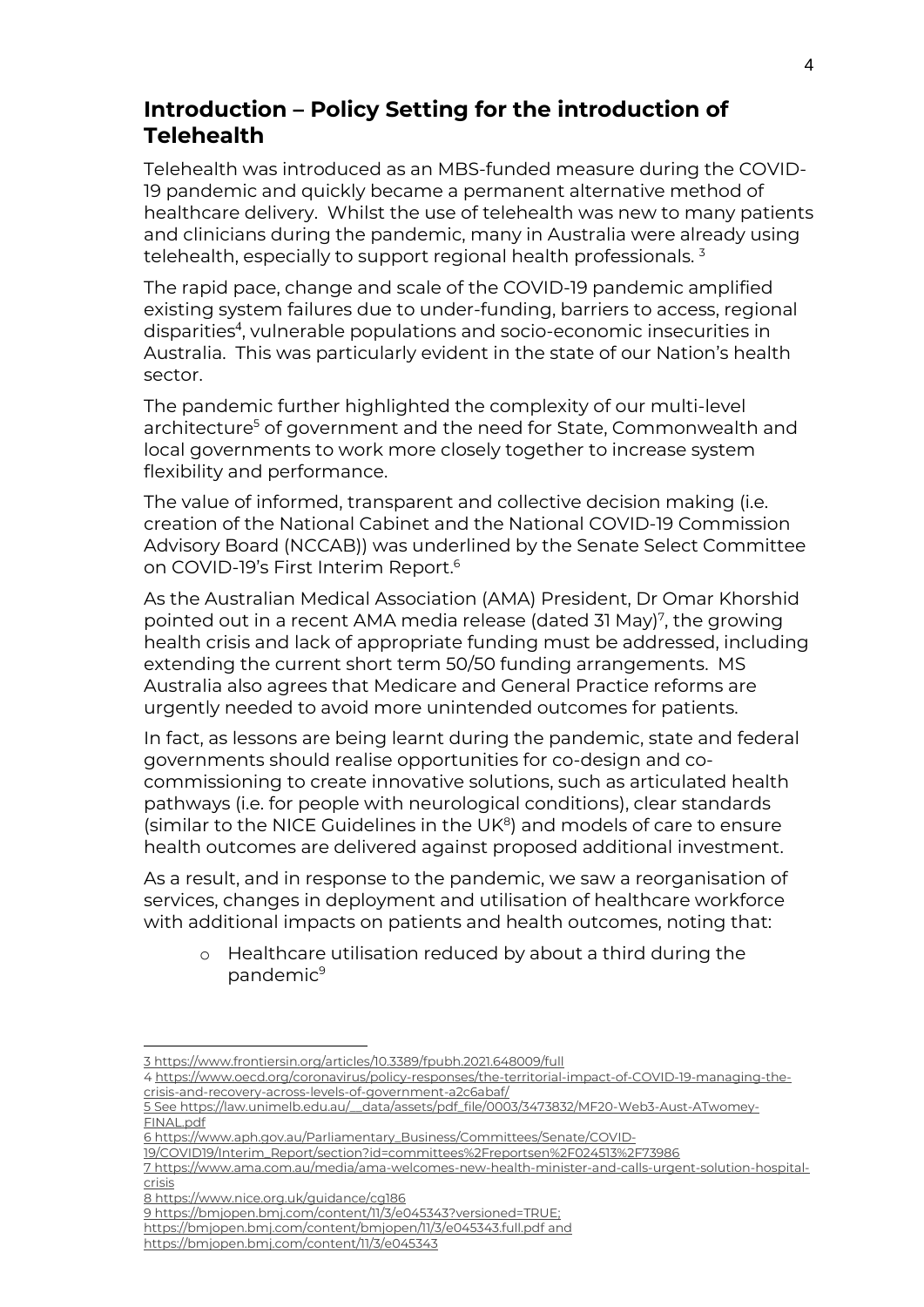o Service shut down and/or delays in planned procedures placed additional pressure on the already overloaded health system with severe consequences for the Australian patient population<sup>10</sup>.

Unfortunately, inconsistencies and lack of coordinated public messaging $\mathbb{I}^1$ and community engagement have been particularly problematic to date, often causing more confusion and reduced public trust.

The term 'infodemic' was coined, referring to the overabundance of information (often wrong, misleading and conflicting) not necessarily from trusted sources. Consequently, the Australian public had a heightened sense of confusion and anxiety. This was particularly the case for diverse communities and those living with multicultural language needs, disability, ageing and patients with complex health needs i.e. those deemed immune compromised, including people with MS.

This communications issue had real consequences for the eventual roll out of vaccines<sup>12</sup> and particularly pertained to our MS cohort and people with disabilities<sup>13</sup>.

The benefit for patients, particularly those who lived with a chronic disease, to have access to a trusted, key point of contact in the health system became more important than ever before.<sup>14</sup> Similarly, the value of coordination and access to care<sup>15</sup> and the importance of trust in medical advice<sup>16</sup> were highlighted.

### The critical role of telehealth

As the Department of Health webpage states: "Telehealth has been transformational to Australia's universal healthcare program, Medicare. It has played a critical role in ensuring the continuity of care for hundreds of thousands of Australian patients."<sup>17</sup>

Telehealth became a powerful and reactive tool in the clinic-to-in-homecontinuum, providing an alternative method of healthcare provision

<sup>10</sup> Se[e https://www1.racgp.org.au/newsgp/professional/the-system-will-fail-racgp-warning-on-10-year-plan](https://www1.racgp.org.au/newsgp/professional/the-system-will-fail-racgp-warning-on-10-year-plan) and https://www.msaustralia.org.au/wp- [; and content/uploads/2021/10/ms-australia-submission-to-gps-in](https://www.msaustralia.org.au/wp-%20;%20and%20content/uploads/2021/10/ms-australia-submission-to-gps-in-rural-remote-aust-inquiry.pdf)[rural-remote-aust-inquiry.pdf;](https://www.msaustralia.org.au/wp-%20;%20and%20content/uploads/2021/10/ms-australia-submission-to-gps-in-rural-remote-aust-inquiry.pdf) https://www.ncbi.nlm.nih.gov/pmc/articles/PMC1459465/

<sup>11</sup> [https://journals.sagepub.com/doi/full/10.1177/1329878X20948289;](https://journals.sagepub.com/doi/full/10.1177/1329878X20948289) [https://www.theguardian.com/australia](https://www.theguardian.com/australia-news/2020/mar/24/australia-is-crying-out-for-clearer-messaging-on-coronavirus-rambling-politicians-told)[news/2020/mar/24/australia-is-crying-out-for-clearer-messaging-on-coronavirus-rambling-politicians-told;](https://www.theguardian.com/australia-news/2020/mar/24/australia-is-crying-out-for-clearer-messaging-on-coronavirus-rambling-politicians-told)  [https://www.abc.net.au/news/2022-01-08/confusion-around-COVID-information-diverse](https://www.abc.net.au/news/2022-01-08/confusion-around-covid-information-diverse-communities/100741306)[communities/100741306;](https://www.abc.net.au/news/2022-01-08/confusion-around-covid-information-diverse-communities/100741306)<https://www.nature.com/articles/s41599-020-00701-w>

<sup>12</sup> [https://www.cnbc.com/2021/07/01/australias-mixed-messages-on-COVID-vaccines-sow-confusion.html;](https://www.cnbc.com/2021/07/01/australias-mixed-messages-on-covid-vaccines-sow-confusion.html) [https://www.abc.net.au/news/2021-05-09/COVID-19-vaccine-recipients-frustrated-by-mixed-](https://www.abc.net.au/news/2021-05-09/covid-19-vaccine-recipients-frustrated-by-mixed-messages/100125432)

[messages/100125432;](https://www.abc.net.au/news/2021-05-09/covid-19-vaccine-recipients-frustrated-by-mixed-messages/100125432) [https://www1.racgp.org.au/newsgp/professional/racgp-calls-for-COVID-vaccine](https://www1.racgp.org.au/newsgp/professional/racgp-calls-for-covid-vaccine-consistency)[consistency;](https://www1.racgp.org.au/newsgp/professional/racgp-calls-for-covid-vaccine-consistency) [https://www.mja.com.au/journal/2021/communicating-patients-and-public-about-COVID-19](https://www.mja.com.au/journal/2021/communicating-patients-and-public-about-covid-19-vaccine-safety-recommendations) [vaccine-safety-recommendations;](https://www.mja.com.au/journal/2021/communicating-patients-and-public-about-covid-19-vaccine-safety-recommendations) [https://www.smh.com.au/politics/federal/literacy-hotline-hit-with-calls](https://www.smh.com.au/politics/federal/literacy-hotline-hit-with-calls-about-confusing-vaccine-information-20211112-p598jm.html)[about-confusing-vaccine-information-20211112-p598jm.html](https://www.smh.com.au/politics/federal/literacy-hotline-hit-with-calls-about-confusing-vaccine-information-20211112-p598jm.html)

<sup>13</sup> [https://pwd.org.au/disability-advocates-say-new-COVID-19-vaccine-data-show-people-with-disability-are](https://pwd.org.au/disability-advocates-say-new-covid-19-vaccine-data-show-people-with-disability-are-being-left-behind/)[being-left-behind/;](https://pwd.org.au/disability-advocates-say-new-covid-19-vaccine-data-show-people-with-disability-are-being-left-behind/) [https://www.abc.net.au/news/2021-05-17/people-with-disabilities-left-behind-in](https://www.abc.net.au/news/2021-05-17/people-with-disabilities-left-behind-in-vaccine/13347920)[vaccine/13347920](https://www.abc.net.au/news/2021-05-17/people-with-disabilities-left-behind-in-vaccine/13347920)

<sup>14</sup> [https://www.health.gov.au/sites/default/files/documents/2019/09/national-strategic-framework-for](https://www.health.gov.au/sites/default/files/documents/2019/09/national-strategic-framework-for-chronic-conditions.pdf)[chronic-conditions.pdf](https://www.health.gov.au/sites/default/files/documents/2019/09/national-strategic-framework-for-chronic-conditions.pdf) and https://www.who.int/docs/default-source/primary-health/vision.pdf

<sup>15</sup> https://www.msaustralia.org.au/wp-content/uploads/2021/10/ms-australia-submission-to-gps-in-ruralremote-aust-inquiry.pdf

<sup>16</sup> [https://theconversation.com/a-matter-of-trust-coronavirus-shows-again-why-we-value-expertise-when](https://theconversation.com/a-matter-of-trust-coronavirus-shows-again-why-we-value-expertise-when-it-comes-to-our-health-134779)[it-comes-to-our-health-134779](https://theconversation.com/a-matter-of-trust-coronavirus-shows-again-why-we-value-expertise-when-it-comes-to-our-health-134779) and https://www.phrp.com.au/issues/december-2020-volume-30-issue-4/health-literacy-and-disparities-in-COVID-19-related-knowledge-attitudes-beliefs-and-behaviours-inaustralia/

<sup>17</sup> Se[e https://www.health.gov.au/health-topics/health-technologies-and-digital-health/about/telehealth](https://www.health.gov.au/health-topics/health-technologies-and-digital-health/about/telehealth)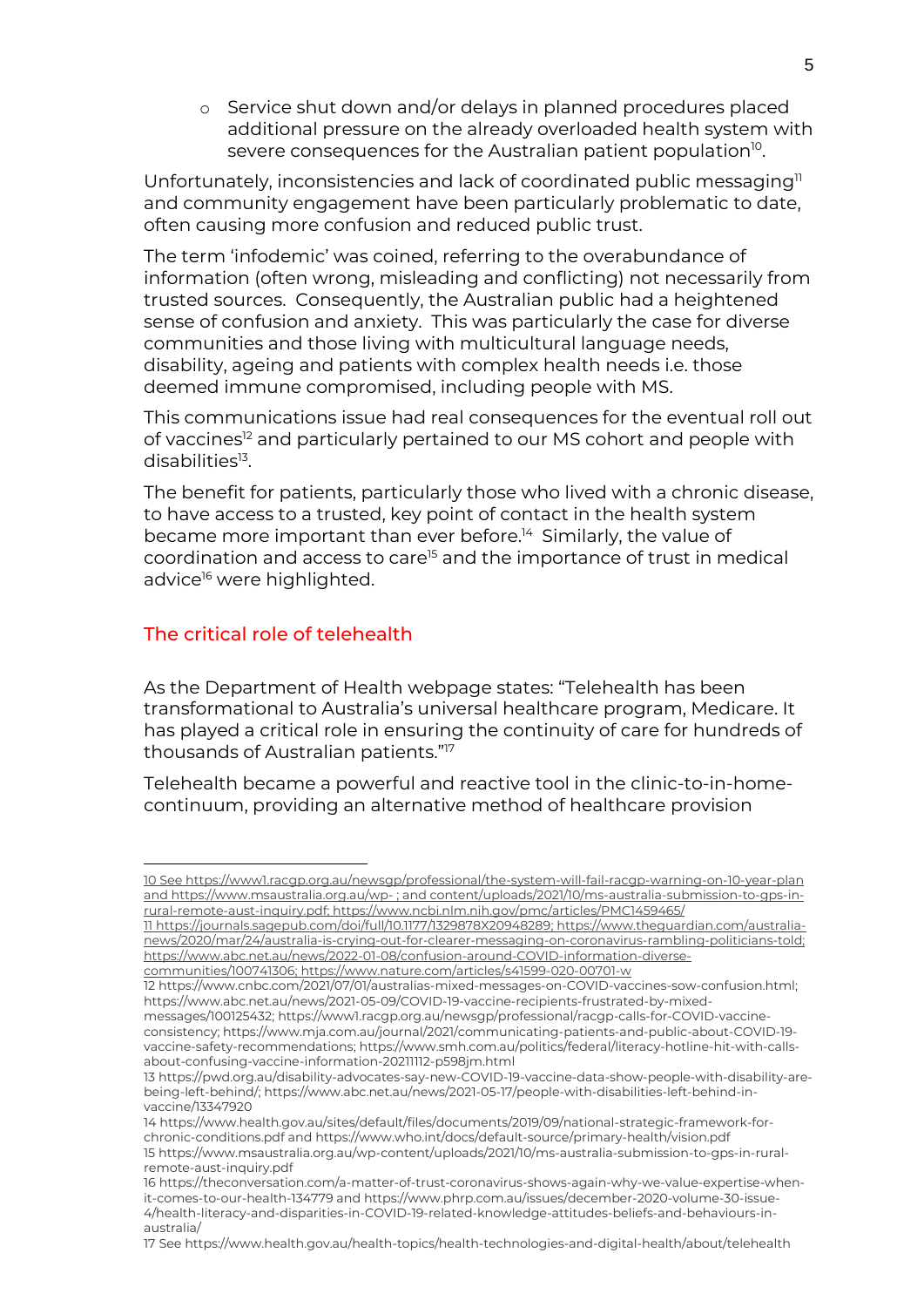during the pandemic.<sup>18</sup> Retrospectively, the introduction of telehealth during the COVID pandemic could be viewed as a catalyst for the 'forced adoption' of digital healthcare, growth in the telemedicine industry and becoming an acceptable form or mode of medical care provision for both healthcare providers and patients. 19

Telehealth especially allowed people living with neurological conditions such as MS to access primary healthcare practitioners and MS-specific or specialised MS neurological supports, despite barriers of distance, travel, disability, economic or health reasons<sup>20</sup>. This is of benefit for people with MS who were taking disease modifying therapies to treat the disease and contributing to an immunocompromised state.

#### Table 1 Jessie's story

*Jessie was diagnosed with MS in the early days of COVID-19. From the moment of her diagnosis, Jessie has felt a connection to services and support - despite living regionally and during a pandemic.*

After living for 15 years with what she now knows as neurological symptoms, Jessie was finally sent for an MRI two years ago and was relieved to finally have a diagnosis.

At her MS assessment at an MS clinic, Jessie was supported by an MS Nurse who works in conjunction with the clinic.

"That initial appointment was how I found out about how MS services and support could help me," Jessie explains.

Shortly after, Jessie was pleased to automatically receive paperwork from the NDIS. "This was all instigated by the MS clinic and the MS Nurse," she says.

Through her NDIS funding, Jessie receives Support Coordination, Occupational Therapy and Speech Pathology from an MS organisation. "I saw a specialist MS Counsellor when I was first diagnosed. I don't need help with that side of things yet, but it's good to know they're just a phone call away."

Jessie is an advocate for the practical benefits of telehealth and has been dialling in to fortnightly appointments with her MS Speech Pathologist, Jan.

"We use phone, Zoom, or WhatsApp – the choice is countless these days isn't it!" says Jessie.

*"There's no difference than if we were in a room together. It works just fine. There's no disadvantage to it except that I can't offer to make Jan a coffee!"*

Jan explains, "Telehealth ensures Clients stay connected to services regardless of geographic location. It's a COVID-safe, convenient, and effective way to provide speech pathology assessment and intervention. Online platforms such as Zoom allow for innovative ways to work with Clients who experience a variety of communication and/or swallowing difficulties."

Without access to these virtual appointments, Jessie would not have felt the meaningful benefits of speech pathology input.

*"Before I had my assessment, I didn't know what speech pathology was! It's not just about talking. It's about swallowing too, and it's about how your brain sends signals. Looking back over the years, I was often choking or coughing on things. I didn't realise that's classic MS."*

## **Understanding MS within this policy context**

Multiple Sclerosis (MS) is an immune-mediated, chronic inflammatory disease that attacks the central nervous system (the brain, spinal cord and

<sup>18</sup> [https://practicalneurology.com/articles/2019-mar-apr/multiple-sclerosis-minute-telemedicine-and](https://practicalneurology.com/articles/2019-mar-apr/multiple-sclerosis-minute-telemedicine-and-multiple-sclerosis)[multiple-sclerosis](https://practicalneurology.com/articles/2019-mar-apr/multiple-sclerosis-minute-telemedicine-and-multiple-sclerosis)

<sup>19</sup> https://www.ncbi.nlm.nih.gov/pmc/articles/PMC8979849/

<sup>20</sup> https://www.tandfonline.com/doi/full/10.1080/03091902.2022.2040625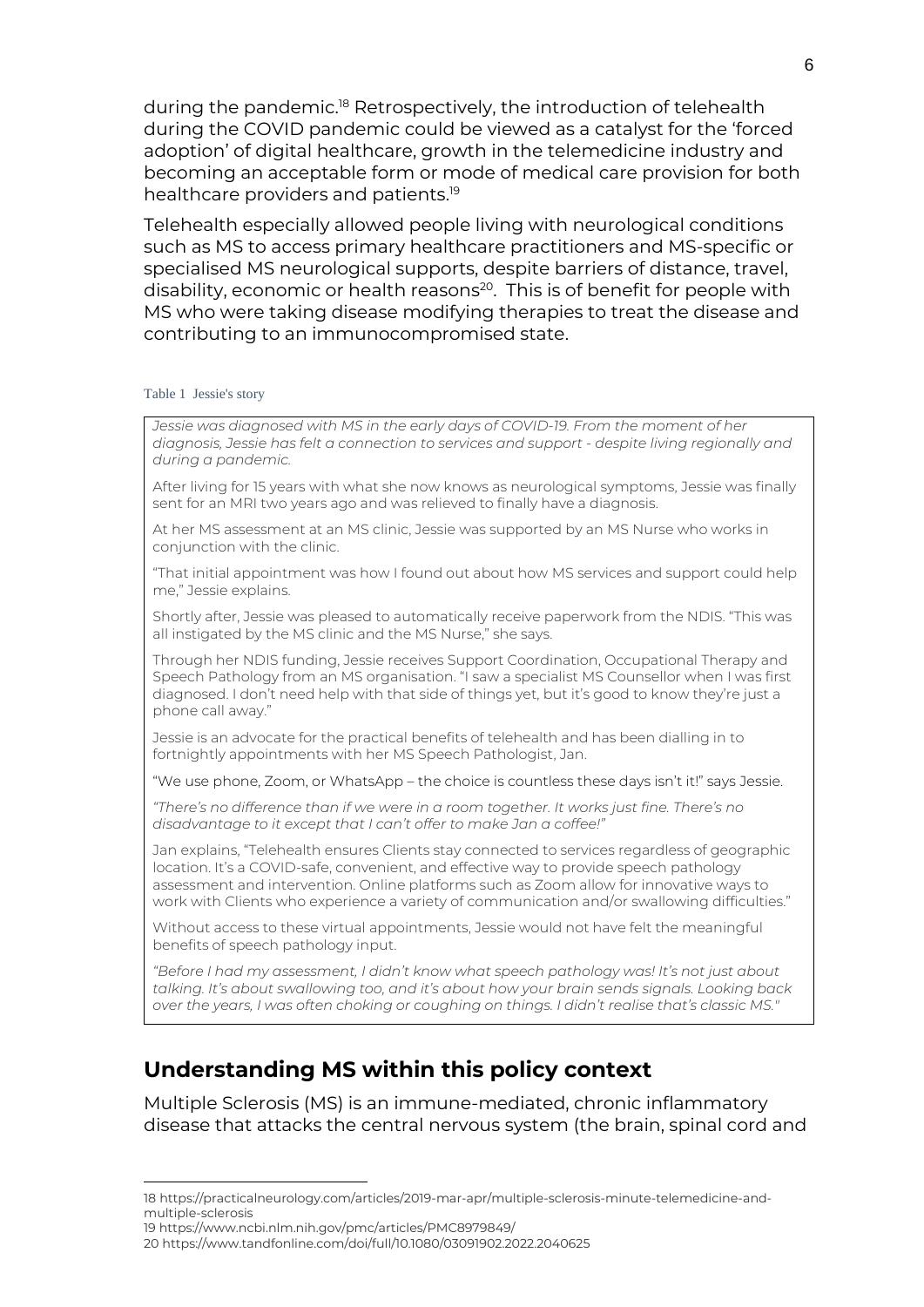optic nerves). The 'multiple sclerosis' or 'many scars' <sup>21</sup> are the result of an autoimmune response where the immune system, almost at random, attacks the fatty layer around nerves in the brain, optic nerves and spinal cord, resulting in a variety of disabling neurological symptoms $^{22}$ . Every system in the central nervous system or CNS (myelin, white matter, neurons, axons and blood vessels) can experience damage and loss as a result of MS<sup>23</sup>. MS is further characterised by focal or diffuse inflammation, demyelination, axonal loss and neurodegeneration<sup>24</sup> and progressive brain atrophy.

The position where these attacks occur within the CNS corresponds with the potential impacts or symptoms experienced i.e. if an attack occurs in the optic nerve a person can experience double vision or diplopia; attacks in the spinal cord might result in weakness and numbness in their limbs; the cerebellum - loss of balance<sup>25</sup>. MS is therefore a very individual disease as the effects of the attacks are unique. Similarly, the progress, severity and specific symptoms of MS cannot be predicted. Many of the symptoms of MS are invisible but can have profound impacts on a person's day-to-day ability to function and tackle everyday roles and responsibilities.

Management of the disease course and symptoms associated with MS requires regular contact between the person with MS and their healthcare team.

### Demographics and disease course

MS, like other autoimmune diseases, is more common in females. Roughly three quarters of all people with MS are women. The disease usually manifests clinical symptoms during young adulthood, mostly between the ages 20-40 years, but it can affect younger and older people too. In fact, in young adults, MS is the most commonly acquired disease of the CNS and the leading cause of disability.

There are over 25,600 people living with MS in Australia. Often a diagnosis of MS occurs when people are fully employed, planning a family and making significant career choices.

There are three courses MS can take. Around 15% of the MS population is diagnosed with a progressive form of MS with no periods of remission, termed Primary Progressive MS (PPMS). How fast the disease progresses may vary, but the declining neurological progression is constant. Relapsing remitting MS (RRMS), the most common form of MS, is characterised by partial or total recovery after attacks (also called

<sup>21</sup> Institute of Medicine (US) Committee on Multiple Sclerosis: Current Status and Strategies for the Future; Joy JE, Johnston RB Jr., editors. Multiple Sclerosis: Current Status and Strategies for the Future. Washington (DC): National Academies Press (US); 2001. 2, Clinical and Biological Features. Available from: https://www.ncbi.nlm.nih.gov/books/NBK222386/

<sup>22</sup> Høglund, R. A., & Maghazachi, A. A. (2014). Multiple sclerosis and the role of immune cells.World journal of experimental medicine,4(3), 27–37. https://doi.org/10.5493/wjem.v4.i3.27

<sup>23</sup> Cerqueira JJ, Compston DAS, Geraldes R, et al Time matters in multiple sclerosis: can early treatment and long-term follow-up ensure everyone benefits from the latest advances in multiple sclerosis? Journal of Neurology, Neurosurgery & Psychiatry 2018;89:844-850.

<sup>24</sup> Andravizou, A., Dardiotis, E., Artemiadis, A. et al. Brain atrophy in multiple sclerosis: mechanisms, clinical relevance and treatment options. Autoimmun Highlights 10, 7 (2019). https://doi.org/10.1186/s13317-019-0117-5 25 Institute of Medicine (US) Committee on Multiple Sclerosis: Current Status and Strategies for the Future; Joy JE, Johnston RB Jr., editors. Multiple Sclerosis: Current Status and Strategies for the Future. Washington (DC): National Academies Press (US); 2001. 2, Clinical and Biological Features. Available from: https://www.ncbi.nlm.nih.gov/books/NBK222386/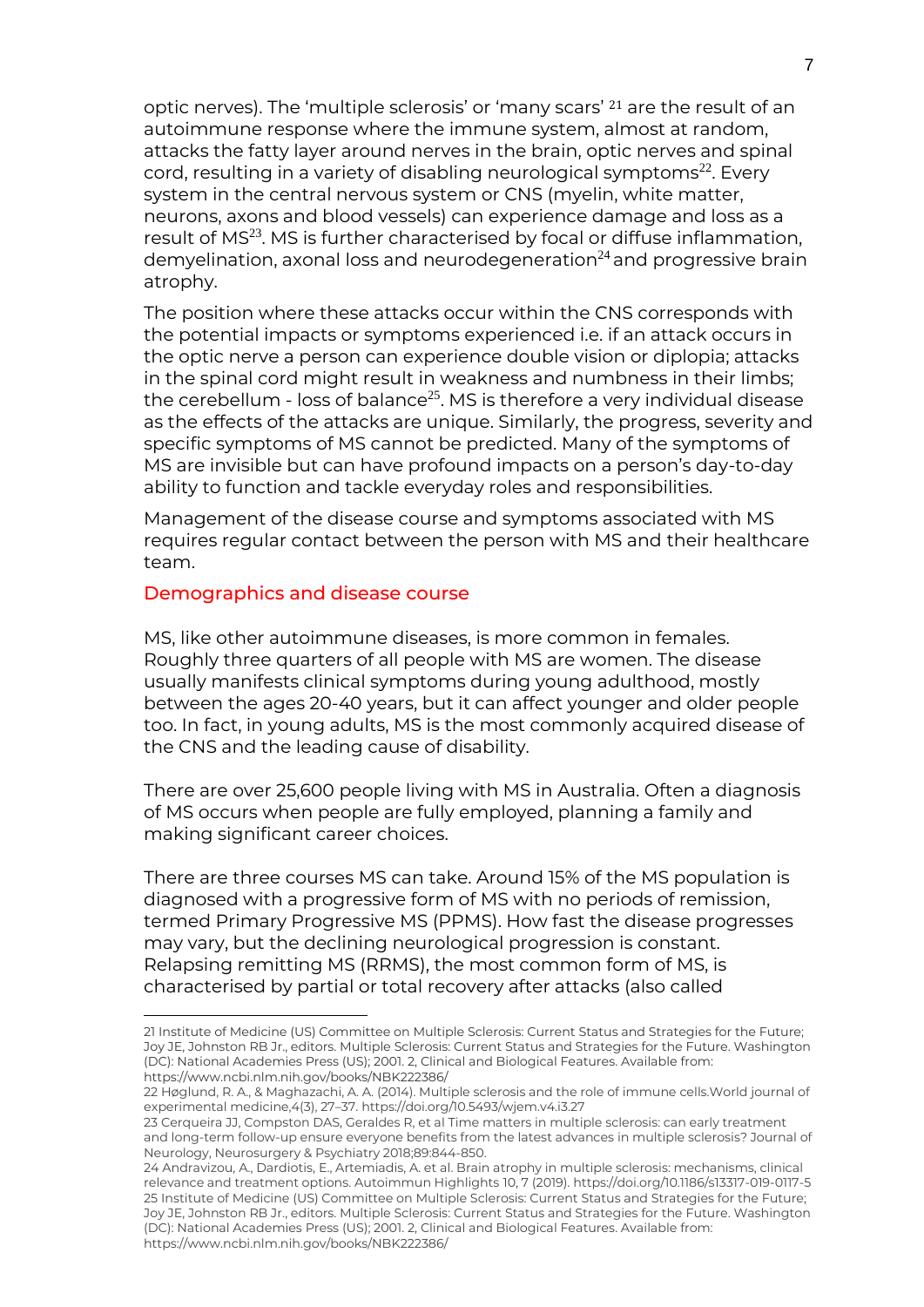exacerbations, relapses or flares). 70 to 75% of people affected by MS initially begin with a relapsing remitting course. Secondary progressive MS (SPMS) is a relapsing remitting course which later becomes steadily progressive. Attacks and partial recoveries may continue to occur. Of the 70-75% who start with relapsing-remitting disease, more than 50% will develop SPMS within 10 years; 90% within 25 years. A further differentiation is made by categorising disease activity as active (with or without worsening) or stable.

### MS Treatments, brain health and impacts of COVID

MS is a chronic disease requiring constant adjustment, management, monitoring and resilience. The effects, symptoms and impacts are very individual and require day to day adaptations and management strategies. No two people experience MS in the same way.

Additionally, people with MS can live with comorbidities, such as diabetes, heart-related conditions and mental health conditions, that directly impact disability progression, treatment choice, treatment adherence and outcomes. 26

Within the chronic care model, and with an emphasis on patient-centred care, self-management strategies have become key to achieving optimal health outcomes – especially relevant during a health pandemic.

The consensus findings of an international report, *Brain Health: Time*  Matters in MS<sup>27</sup>, recommended a therapeutic strategy based on early diagnosis and access to efficacious treatment options, proactive monitoring and access to specialist MS supports to minimise relapses, lesions and brain atrophy.

Medications and treatments for MS<sup>28</sup> fall broadly into three groups: those that reduce the risk of relapses and disease progression (also known as disease modifying therapies or DMTs), those that treat an active relapse or those that can help to ease specific symptoms.

Adherence to MS treatments has a direct relation to clinical effectiveness and poor adherence adversely impacts disease progression, causing an increase in MS-related hospitalisations and poor clinical health outcomes<sup>29</sup>.

Access to specialist MS healthcare professionals such as neurologists and MS nurses is critical to support informed decision making (health literacy), treatment adherence, managing potential adverse events and monitoring protocols. Similarly, it is important for patients to have access to primary healthcare practitioners to manage their day-to-day health needs, universal screening and any comorbidities.

COVID has introduced a further layer of complexity to MS disease management, not only in terms of access to specialist supports or a primary healthcare team, but also the impact of some of the disease

<sup>26</sup> https://www.frontiersin.org/articles/10.3389/fneur.2020.00851/full

<sup>27</sup> <https://www.msbrainhealth.org/recommendations/brain-health-report/>

<sup>28</sup> https://www.msaustralia.org.au/treatments/

<sup>29</sup> https://link.springer.com/article/10.1007/s00415-021-10850-w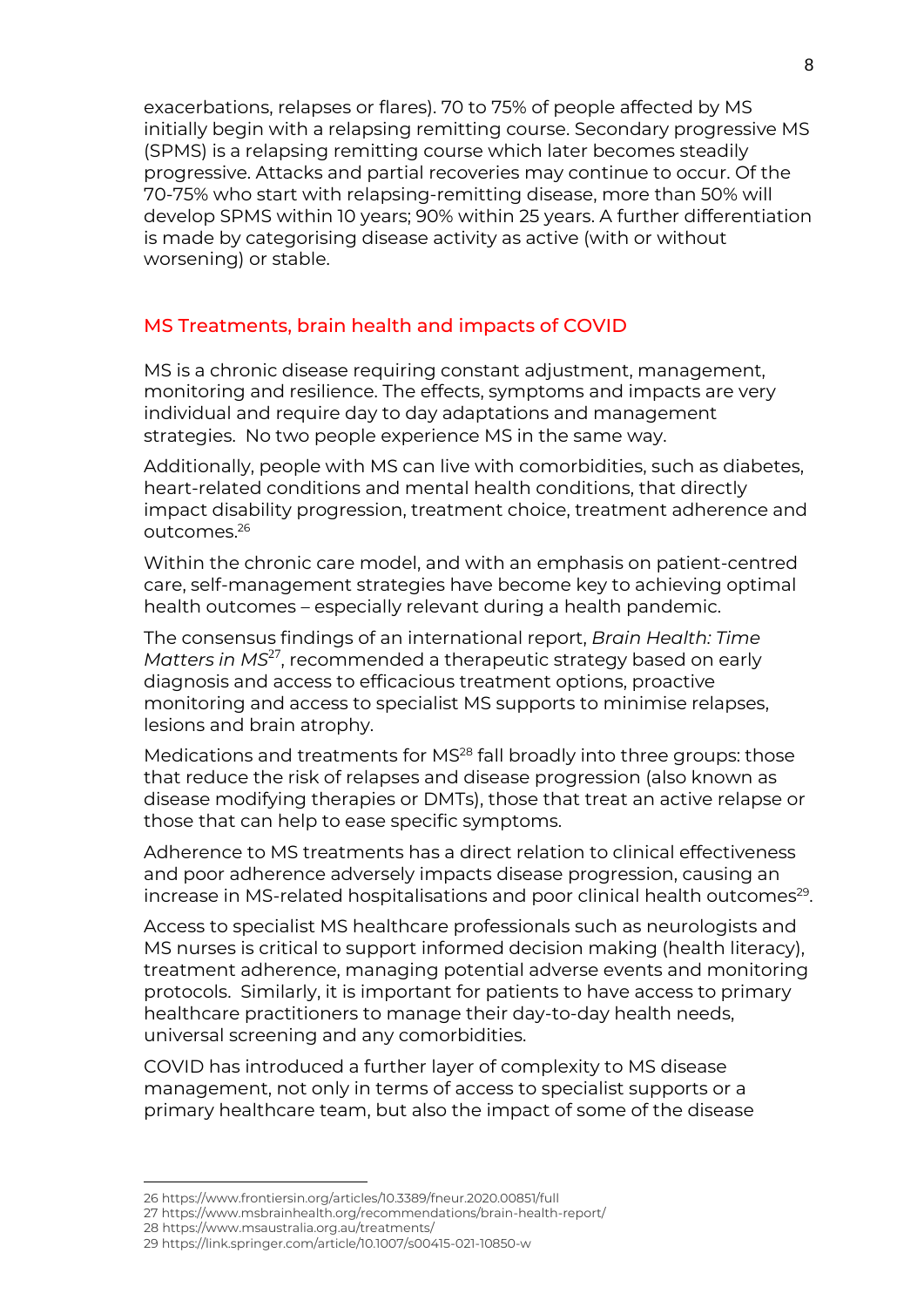modifying therapies which can cause patients to be immunocompromised<sup>30</sup>.

There are also specific recommendations from the Australian Technical Advisory Group for Immunisations (ATAGI) for people with MS who have undergone haematopoietic stem cell transplants (HSCT) and are immune compromised. 31

MS Australia has had to work closely with the Australian Government's Department of Health to seek clarity about the inclusion of people diagnosed with MS in phase 1b of the vaccine roll out, as set out in the National Roll-out Strategy. This was to clarify if people with MS were considered under the then 2,000,000 vaccine doses held for 'younger adults with an underlying condition, including those with a disability' noted in the Phase 1b roll-out.

Comment from an MS Australia staff member:

"Keeping my eye out for all of the new COVID information was almost a full-time job at some stages, a few times I rang the COVID hotline for advice if something was unclear, but mostly it was internet based information I sought out, sometimes daily. ATAGI provided a constant review of information daily to weekly for statements and supporting evidence.

The main websites accessed:

ATAGI[: https://www.health.gov.au/committees-and-groups/australian-technical-advisory](https://aus01.safelinks.protection.outlook.com/?url=https%3A%2F%2Fwww.health.gov.au%2Fcommittees-and-groups%2Faustralian-technical-advisory-group-on-immunisation-atagi&data=05%7C01%7CBea.Beswick%40msaustralia.org.au%7C3d651a747ab24d3cf37408da43f5bffd%7Cc2b703a7d9e14719a839919e5c370aa1%7C0%7C0%7C637897020034605615%7CUnknown%7CTWFpbGZsb3d8eyJWIjoiMC4wLjAwMDAiLCJQIjoiV2luMzIiLCJBTiI6Ik1haWwiLCJXVCI6Mn0%3D%7C3000%7C%7C%7C&sdata=MCEI2hcU4%2FeUUnYosdIl1WYLYcmv%2FZtZESdjU4ZK6TE%3D&reserved=0)[group-on-immunisation-atagi](https://aus01.safelinks.protection.outlook.com/?url=https%3A%2F%2Fwww.health.gov.au%2Fcommittees-and-groups%2Faustralian-technical-advisory-group-on-immunisation-atagi&data=05%7C01%7CBea.Beswick%40msaustralia.org.au%7C3d651a747ab24d3cf37408da43f5bffd%7Cc2b703a7d9e14719a839919e5c370aa1%7C0%7C0%7C637897020034605615%7CUnknown%7CTWFpbGZsb3d8eyJWIjoiMC4wLjAwMDAiLCJQIjoiV2luMzIiLCJBTiI6Ik1haWwiLCJXVCI6Mn0%3D%7C3000%7C%7C%7C&sdata=MCEI2hcU4%2FeUUnYosdIl1WYLYcmv%2FZtZESdjU4ZK6TE%3D&reserved=0)

National advice including vaccines[: https://www.health.gov.au/health-alerts/COVID-19](https://www.health.gov.au/health-alerts/covid-19)

The National government helpline to clarify information or circumstances: 1800 020 080 [https://www.health.gov.au/contacts/national-coronavirus-helpline](https://aus01.safelinks.protection.outlook.com/?url=https%3A%2F%2Fwww.health.gov.au%2Fcontacts%2Fnational-coronavirus-helpline&data=05%7C01%7CBea.Beswick%40msaustralia.org.au%7C3d651a747ab24d3cf37408da43f5bffd%7Cc2b703a7d9e14719a839919e5c370aa1%7C0%7C0%7C637897020034605615%7CUnknown%7CTWFpbGZsb3d8eyJWIjoiMC4wLjAwMDAiLCJQIjoiV2luMzIiLCJBTiI6Ik1haWwiLCJXVCI6Mn0%3D%7C3000%7C%7C%7C&sdata=GR9DsNQQ4UZI6sVCsTLg%2B5z%2FFjUCpDihlFWVwK8PAyY%3D&reserved=0)

TGA website as vaccines were being approved or considered for approval: [https://www.tga.gov.au/COVID-19-vaccines](https://aus01.safelinks.protection.outlook.com/?url=https%3A%2F%2Fwww.tga.gov.au%2Fcovid-19-vaccines&data=05%7C01%7CBea.Beswick%40msaustralia.org.au%7C3d651a747ab24d3cf37408da43f5bffd%7Cc2b703a7d9e14719a839919e5c370aa1%7C0%7C0%7C637897020034761841%7CUnknown%7CTWFpbGZsb3d8eyJWIjoiMC4wLjAwMDAiLCJQIjoiV2luMzIiLCJBTiI6Ik1haWwiLCJXVCI6Mn0%3D%7C3000%7C%7C%7C&sdata=Bv3aWHZ82TgcXZs%2BZhT%2FCUE0x%2FH42n88I%2FbzdWppJAU%3D&reserved=0)"

Results of our enquiries relating to COVID-19 on behalf of people with MS are hosted and constantly updated on a specially created MS Australia COVID landing page: [https://www.msaustralia.org.au/COVID-19-and-ms/](https://www.msaustralia.org.au/covid-19-and-ms/) ).

Because of the level of confusion in the health sector relating to key messages around COVID-19, we also provided this information to healthcare providers and closely worked with our member organisations in each state and territory who provide regional services and supports. 32

Since the start of the pandemic, MS Australia supported efforts by the Multiple Sclerosis International Federation (MSIF)<sup>33</sup> to coordinate a global data sharing initiative working group, along with colleagues in the Australian and New Zealand Association of Neurologists (ANZAN). Due to the impact of COVID-19 on MS, and the unique nature of MS medications, broad generalist healthcare advice to people living with MS was not realistic or relevant, requiring specific recommendations to patients and healthcare providers.

<sup>30</sup> https://www.ncbi.nlm.nih.gov/pmc/articles/PMC8876554/

<sup>31</sup> https://www.health.gov.au/sites/default/files/documents/2022/03/atagi-provider-guide-to-COVID-19 vaccination-of-people-with-immunocompromise.pdf

<sup>32</sup> https://www1.racgp.org.au/newsgp/racgp/health-of-the-nation-2021-the-current-shape-of-gen 33 See https://www.msif.org/news/2020/02/10/the-coronavirus-and-ms-what-you-need-to-know/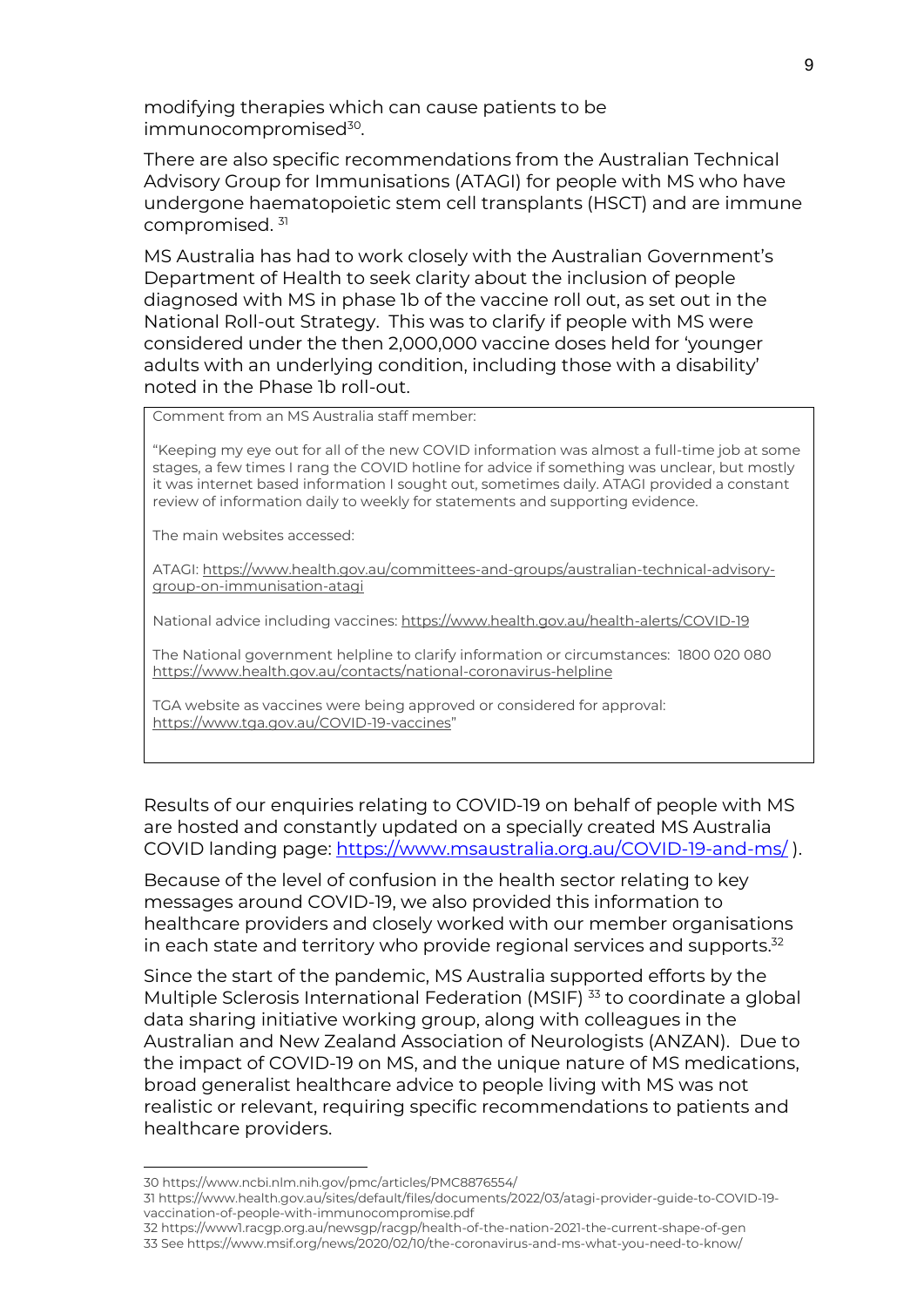This initiative has informed healthcare advice ranging from general advice and key messages to COVID-19 vaccines for people with MS, for children diagnosed with MS, timing of disease modifying therapies and COVID-19 vaccines to treatments for COVID-19.

The clinical interest in healthcare design and intervention for people living with MS during the pandemic has also led to international research studies, including studies to investigate the impact of telehealth in MS care and research<sup>34</sup>.

# **Experiences of People with MS and telehealth**

### Utilisation, benefits and outcomes

The initial incorporation of telehealth access in Australia has in the first instance aimed to minimise harm. Health decision makers strived to reduce the amount of physical, psychological, social and economic harm that the outbreak might cause to individuals and communities; values that MS Australia wholeheartedly supports.

Harm reduction strategies included universal measures such as campaigns supporting regular handwashing, the use of Personal Protective Equipment (PPE) and the creation of flexible policy settings that would allow telehealth to be an alternative to face-to-face consultations.

In the context of MS, harm minimisation also implies that patients and their health providers have access to evidence based trusted information that enables informed decision-making.

Delays to seeking medical support, participating in regular medical screening and follow-up appointments and access to a trusted health professional were mitigated through telehealth, providing the option for patients to continue to manage their chronic healthcare plan and negate avoidable adverse events as a result. 35

Telehealth provided people with MS, like many others in the community, the initial choice<sup>36</sup> of accessing needed healthcare whilst staying home, due to local restrictions, lockdowns or stay at home orders.<sup>37</sup>

As the pandemic progressed, it also provided them with an individual choice to prevent contracting the disease or prevent the spread of the disease caused by attending congregated healthcare settings. Individual choice was dependant on personal preference, risk assessment (i.e. being immunocompromised), attitude, or reason for access.<sup>38</sup>

One Australian study that examined the impact of telehealth on healthcare in an MS outpatient clinic during the COVID-19 pandemic

<sup>34</sup> https://www.ncbi.nlm.nih.gov/pmc/articles/PMC7917521/

<sup>35</sup> https://www.msaustralia.org.au/news/refining-diagnosis-people-ms/

<sup>36</sup> [https://bmcpublichealth.biomedcentral.com/articles/10.1186/s12889-020-09301-4;](https://bmcpublichealth.biomedcentral.com/articles/10.1186/s12889-020-09301-4) 

<https://www.jmir.org/2020/12/e24531/> ;

<sup>37</sup> https://www.ncbi.nlm.nih.gov/pmc/articles/PMC8535411/

<sup>38</sup> [https://bmcpublichealth.biomedcentral.com/articles/10.1186/s12889-020-09301-4;](https://bmcpublichealth.biomedcentral.com/articles/10.1186/s12889-020-09301-4)  https://onlinelibrary.wiley.com/doi/full/10.1111/hex.13284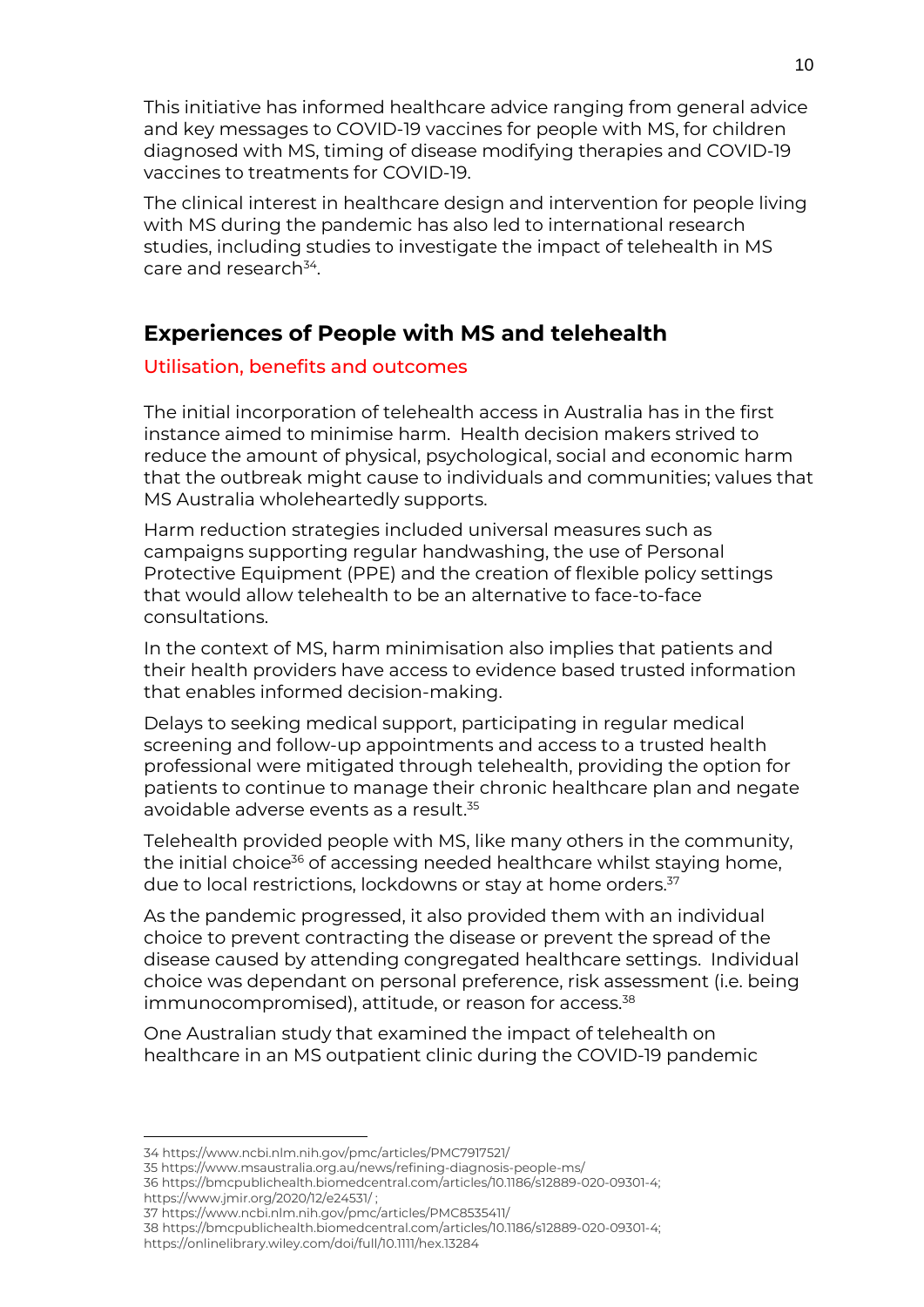reported that patient satisfaction with telehealth was high, but both clinicians and patients preferred in-person appointments<sup>39.</sup>

Although we do not have specific data on the rate of telehealth utilisation by people diagnosed with MS, the most recent report entitled '*The Voice of Australian Health Consumers*' (2022) by the Consumer Health Forum (CHF) in partnership with Macquarie University and Health Systems Sustainability found that:

- 'Almost half of respondents (46.7%) reported using digital health technologies (including, telehealth, helplines, apps and websites) in 2021, an increase from just 11.8% in 2018'
- Access to telehealth services through phone or video consultations in the previous 12 months increased considerably from a modest 5.5% in 2018, to 37.1% in 2021
- In the 2021 survey, of the respondents who reported using telehealth in the previous 12 months, 1254 (66%) accessed a health professional via telephone, 289 (15%) had a videoconference, and 347 (18%) had both video and phone. Accessing a health appointment through telehealth provided an unintended benefit as it removed some of the economic burden of travel and having to take sick leave or time off work. Based on the lived experiences of Australian patients living with neurological conditions, one study on patient benefits to cost savings due to accessing telehealth found an average saving of \$550 and 937km avoided travel per patient. 40

Further health technology innovation, often accessed through telehealth, was the developing of a capacity to deliver electronic prescriptions<sup>41</sup>. This avoided the need for in person consultations, creating system flexibility that benefits the patient.

Although the adoption and utilisation of My Health Record amongst healthcare practitioners and patients has not been optimal, <sup>42</sup> people living with MS have voiced their support for this initiative as it prevented them from having to re-tell their stories repeatedly and enabled all members of their healthcare team access to consistent information.

Electronic health records can overcome distance barriers, provide instant access to essential health information during medical emergencies and support self-management and monitoring of symptoms for healthcare users (and therefore improved health outcomes). 43

'I wanted to say I'm a huge fan of the Telehealth program. I had a Telehealth consult with my GP tonight because I've got a bad sinus infection.

It saved me so much time and effort when I'm already feeling very fatigued with MS and feeling unwell.

<sup>39</sup> https://www.sciencedirect.com/science/article/pii/S2211034822004242

<sup>40</sup> https://onlinelibrary.wiley.com/doi/epdf/10.1111/imj.14841

<sup>41</sup> https://www.digitalhealth.gov.au/newsroom/media-releases/electronic-prescriptions-making-telehealtheasier-for-australians

<sup>42</sup> [https://www.theguardian.com/australia-news/2020/jan/23/my-health-record-almost-2bn-spent-but-half](https://www.theguardian.com/australia-news/2020/jan/23/my-health-record-almost-2bn-spent-but-half-the-23m-records-created-are-empty)[the-23m-records-created-are-empty;](https://www.theguardian.com/australia-news/2020/jan/23/my-health-record-almost-2bn-spent-but-half-the-23m-records-created-are-empty) [https://www.mja.com.au/journal/2019/210/6/towards-routine-use](https://www.mja.com.au/journal/2019/210/6/towards-routine-use-national-electronic-health-records-australian-emergency)[national-electronic-health-records-australian-emergency](https://www.mja.com.au/journal/2019/210/6/towards-routine-use-national-electronic-health-records-australian-emergency) ;

<sup>43</sup> https://www.aihw.gov.au/reports/australias-health/digital-health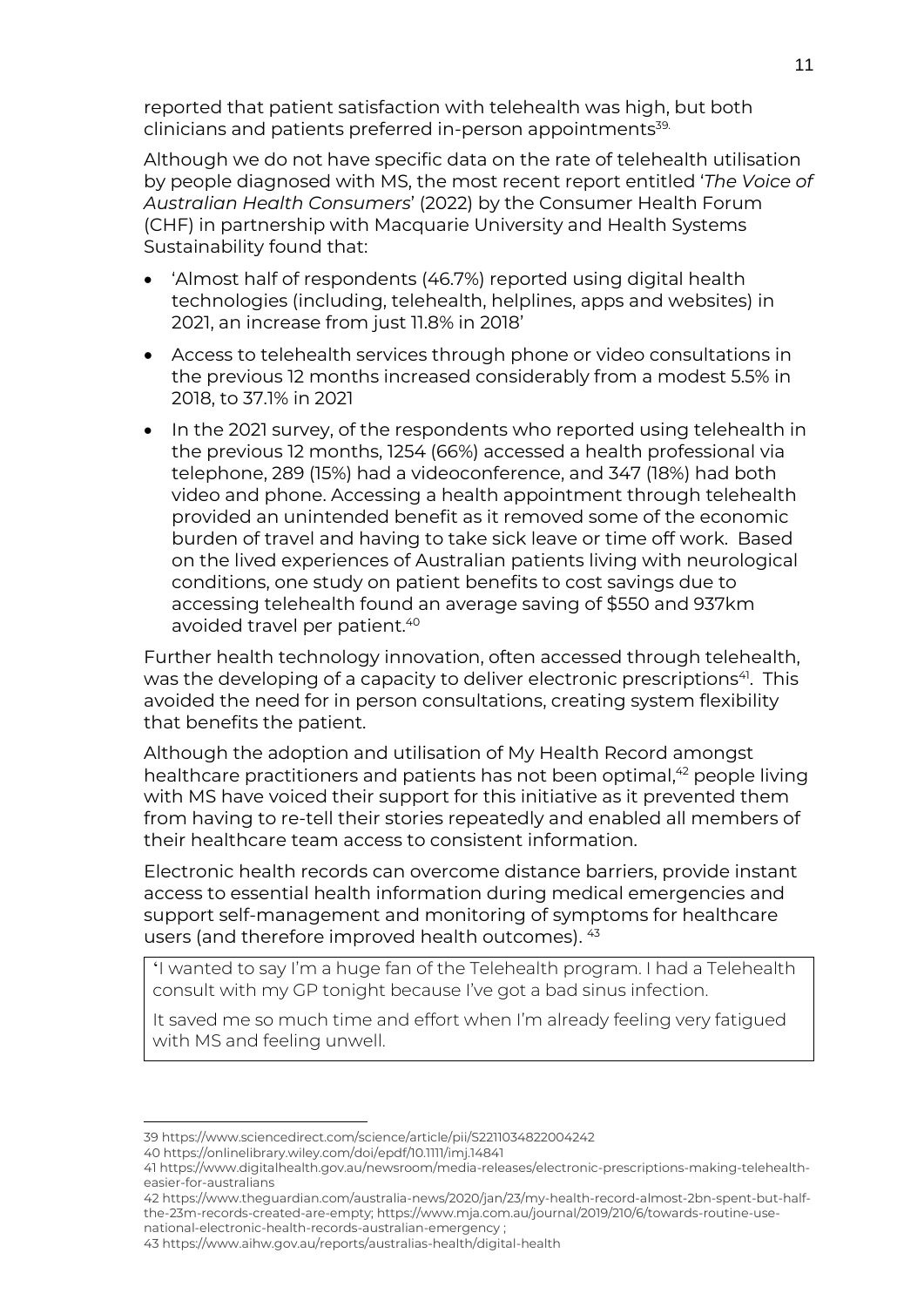I am a huge advocate for the continuation of Telehealth in conjunction with 'in person' treatment as needed.

I have also used Telehealth for my neurologist appointments during lockdown and when I was living in the country for a period of time. Very useful where there are no regional services available as well.

Thanks for your continued advocacy and education.'\**Name withheld*

### Barriers, Access and Affordability

Telehealth access was, however, problematic for some patients either through personal infrastructure barriers (e.g. no access to reliable internet), lack of confidence in using digital health solutions, concerns about privacy and the perceived usefulness of a non-direct consultation.<sup>44</sup>

According to the latest *Australian Digital Inclusion Index 2020*, released by RMIT and Swinburne University of Technology for Telstra<sup>45</sup> 'the rapid acceleration of the digital economy is emerging at a time when some members of the community still face real barriers to online participation.' This includes families without internet access, older and vulnerable Australians.

Health providers had similar initial problems or barriers ranging from their willingness to participate in telehealth options, the lack of Medicare cover for consultations, infrastructure issues such as system compatibility to compliance with various legislative requirements and regulations. Adoption issues had unfortunate implications on patients' ability to optimally utilise telehealth.

In response, various medical peak bodies <sup>46</sup> as well as the Department of Health provided information and advice to practitioners on how to provide telehealth options to patients. This includes those items covered under the Medical Benefits Scheme (MBS), 'how to' guides to provide safe and effective telehealth options to practical steps needed to set up a practice for telephone and video consultations.

*A Medical Benefits Schedule Review in 2020<sup>47</sup>* recommended that telehealth '*should be provided in the context of continuity of care between patient and practitioner'*. This recommendation rests on the premise that a patient should be deemed an '*active patient'* first before being allowed to access telehealth options, something the RACGP<sup>48</sup> strongly advocated for, fearing the surge in what they deemed as 'pop-up' telehealth services delivered by pharmacies, suggesting that telehealth should strengthen the GP patient relationships. They viewed these business models as a 'threat to both health outcomes of our patients, as

[guidelines.aspx](https://www.medicalboard.gov.au/codes-guidelines-policies/technology-based-consultation-guidelines.aspx) [; https://www.ranzcp.org/practice-education/telehealth-in-psychiatry](https://www.ranzcp.org/practice-education/telehealth-in-psychiatry)

<sup>44</sup> [https://www.ncbi.nlm.nih.gov/pmc/articles/PMC7059083/;](https://www.ncbi.nlm.nih.gov/pmc/articles/PMC7059083/)

https://onlinelibrary.wiley.com/doi/full/10.1111/hex.13284

<sup>45</sup> https://www.digitalinclusionindex.org.au/

<sup>46</sup> [https://www.racgp.org.au/clinical-resources/COVID-19-resources/telehealth;](https://www.racgp.org.au/clinical-resources/covid-19-resources/telehealth) 

[https://www.ahpra.gov.au/news/COVID-19/workforce-resources/telehealth-guidance-for-practitioners.aspx](https://www.ahpra.gov.au/news/covid-19/workforce-resources/telehealth-guidance-for-practitioners.aspx) ; <https://www.racp.edu.au/docs/default-source/advocacy-library/telehealth-guidelines-and-practical-tips.pdf> ; [https://www.medicalboard.gov.au/codes-guidelines-policies/technology-based-consultation-](https://www.medicalboard.gov.au/codes-guidelines-policies/technology-based-consultation-guidelines.aspx)

<sup>47</sup> https://www.health.gov.au/sites/default/files/documents/2020/12/taskforce-recommendationstelehealth-telehealth-recommendations-2020.pdf

<sup>48</sup> https://www1.racgp.org.au/newsgp/professional/government-restricts-telehealth-mbs-access-topati#:~:text=Patients%20will%20now%20only%20be,a%20referred%20non%2DGP%20specialist.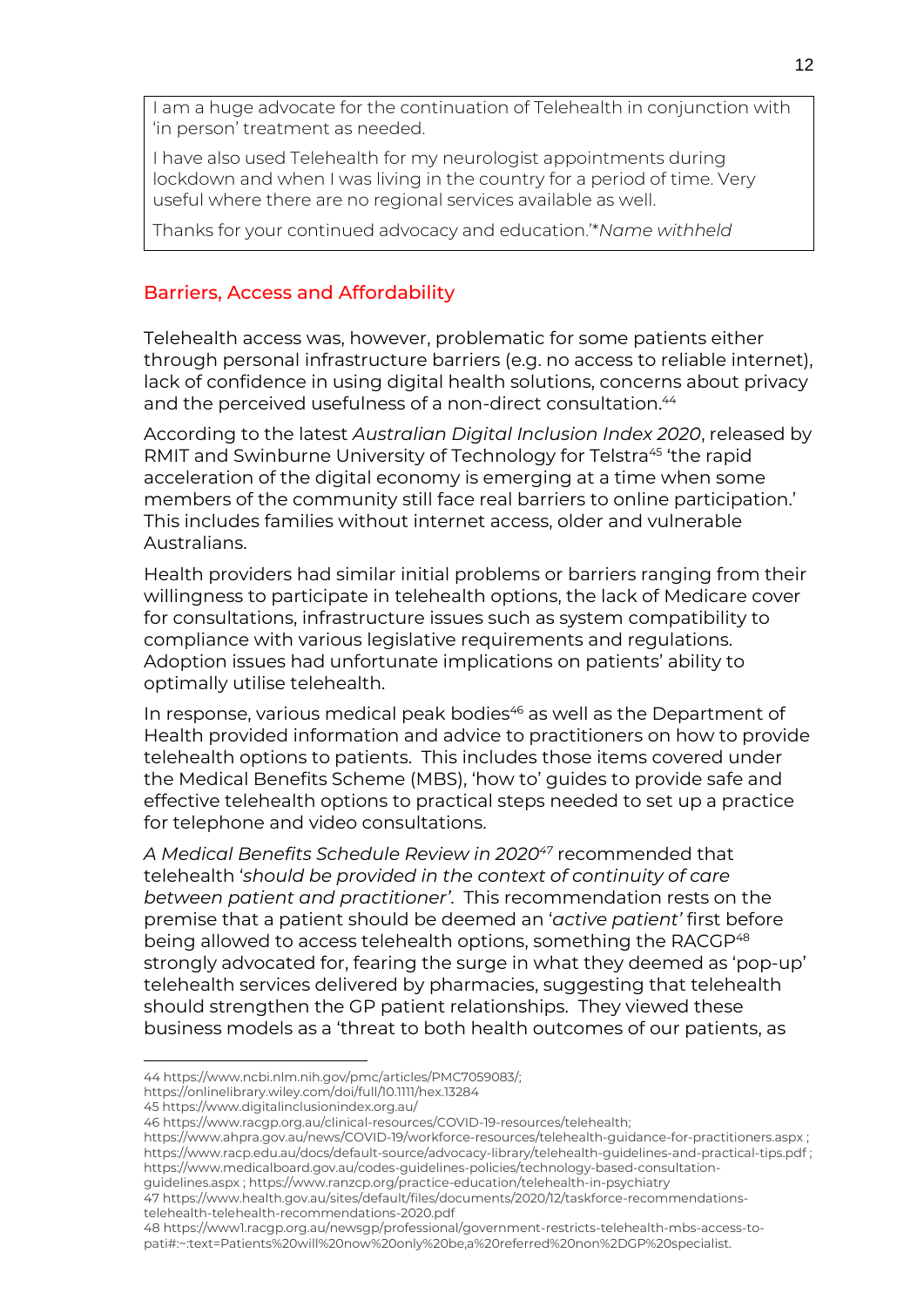well as to the viability of traditional family GP clinics, particularly those in rural and remote communities.'

The experience of people living in these rural and remote communities are however very different and the above MBS accepted recommendation seems to have had unintended consequences.

Anecdotally, lack of access to GPs in rural and remote areas of Australia are often experienced by people living with MS. They often hear that a practice does not take on new clients, or that their 'books are closed', or that their GP has moved on. Often there are 'fly-in-fly-out' arrangements in place. They have no continuity of care and in fact are locked out of bulked billed telehealth consults because of these MBS restrictions requiring an existing relationship of at least 12 months<sup>49</sup>.

Although we do not have specific evidence relating to people living with MS and access to GPs, '*The Deloitte Access Economics General Practitioner Workforce Report 2019'* <sup>50</sup> has noted that the GP shortage currently experienced in especially rural and remote Australia is only going to get worse. The report found the GP deficit could be worse in urban areas by 2030, with a projected shortfall of 7,535 full-time GPs or 31.7%, whilst regional areas could experience a deficit of 1,763 GPs or 12%.

Their follow-up *General Practitioner workforce report 2022*<sup>51</sup> noted that demand for GP services is projected to increase by 38% by 2032 (and by 47% in our cities) and that there will be a shortfall of 11,392 GPs by 2032, or almost 1 in 3 (28%) of the GP workforce.

MS Australia supports the central notion of the Department of Health's Stronger Rural Health Strategy and The National Strategic Framework for Rural and Remote Health shared commitment, across state and federal boundaries, to provide healthcare planning, programs and service delivery models that are adapted and reflective of community need.

Notwithstanding this, 28% of all Australians (those living in rural and remote areas) still have differing levels of life expectancy, disease burden and outcomes, risk of injury and access to health services. Even with adjustments for age, the total burden of disease and injury still appears to increase with remoteness. Poorer access to health services persists. Nonhospital non-referred attendances per person (such as a visit to a GP) remain lower per person than those living in inner regional and major cities. And while such barriers and inequalities exist - the postcode lottery for health outcomes of people living in rural Australia continues. Australians living in rural/remote locations continue to achieve poorer health outcomes due to lower rates of prevention and screening, higher rates of preventable hospitalisations, poorer access to early intervention and lack of coordination and access to treatment and management of especially chronic health conditions.

These systemic issues, compounded by this MBS "active patient" stipulation have real patient consequences. MS Australia adds our voice to

<sup>49</sup> [https://www.theguardian.com/australia-news/2022/feb/10/australians-without-regular-gp-locked-out-of](https://www.theguardian.com/australia-news/2022/feb/10/australians-without-regular-gp-locked-out-of-bulk-billed-telehealth-consults?CMP=Share_iOSApp_Other)[bulk-billed-telehealth-consults?CMP=Share\\_iOSApp\\_Other](https://www.theguardian.com/australia-news/2022/feb/10/australians-without-regular-gp-locked-out-of-bulk-billed-telehealth-consults?CMP=Share_iOSApp_Other)

<sup>50</sup> https://www2.deloitte.com/content/dam/Deloitte/au/Documents/Economics/deloitte-au-economicsgeneral-practitioners-workforce-2019-021219.pdf

<sup>51</sup> https://www2.deloitte.com/content/dam/Deloitte/au/Documents/Economics/deloitte-au-cornerstonehealth-gp-workforce-06052022.pdf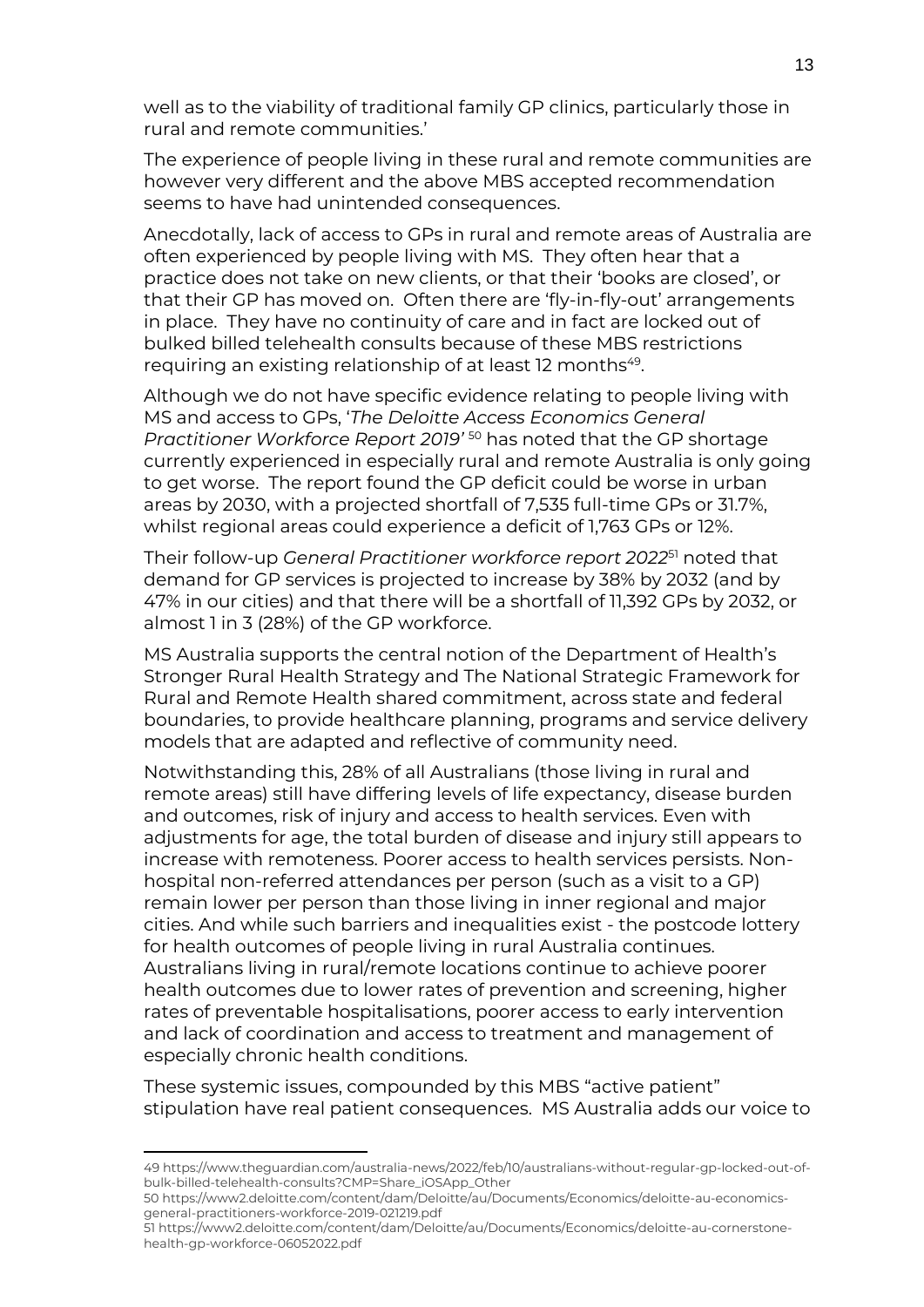those participating in the various workshops held by the Consumer Health Forum's *'Rural, regional and remote roundtable on health service access report 2022'* <sup>52</sup> and support the position of the National Rural Health Alliance in this regard <sup>53</sup> seeking:

- expansion of telehealth Medicare item numbers to all health professionals including allied health professionals, for any reason during the ongoing COVID-19 pandemic
- improved internet connectivity in rural Australia; NBN Co and the Government must ensure that people in all parts of Australia can access these services, include not only improving connectivity and internet infrastructure in rural Australia, but also working with retail service providers to ensure that internet and data packages are affordable and accessible for everyone.

We note that during the recent election campaign, the ALP, that has since formed government, made promises to change the rules to allow regional and outer metro communities to recruit more doctors of their choosing, both locals and overseas trained GPs, and committed \$135m for a trial of 50 urgent care bulk billing clinics.<sup>54</sup>

### **Recommendation 1:**

**Improve access to primary healthcare in rural and remote areas by addressing barriers to health outcomes such as:**

- **1. Applying an exemption from the "active patient" definition for people with MS in rural and remote locations**
- **2. Expansion of telehealth Medicare item numbers to all health professionals including allied health professionals**
- **3. Improved and affordable internet connectivity in rural Australia**

### Older Australians with MS and those living in residential aged care

A June 2020 Report from Swinburne University, *Improving the digital inclusion of older Australians*, stated, "Older Australians have faced some of the greatest challenges to accessing health, welfare and business services online, and maintaining social connection, especially during the COVID-19 pandemic. And yet, they are least equipped to deal with the mass shift to life online".

Further, "There is a strong need to support the development of older Australians' digital skills, safety, and confidence, to enable them to participate fully in the digital society".<sup>55</sup>

The Report was commissioned by the Department of Social Services as part of the Australian Government's Digital Literacy for Older Australians strategy and presented a social impact evaluation of "Be Connected", an Australian Government Digital Literacy for Older

55 https://www.dss.gov.au/sites/default/files/documents/03\_2021/improving-digital-inclusion-olderaustralians-social-impact-be-connected-16-june-2020.pdf

<sup>52</sup> [https://chf.org.au/sites/default/files/220222\\_rural\\_regional\\_remote\\_roundtable\\_report\\_final.pdf](https://chf.org.au/sites/default/files/220222_rural_regional_remote_roundtable_report_final.pdf) 53 https://www.ruralhealth.org.au/media-release/telehealth-expansion-welcomed-more-needs-be-done 54 https://www.alp.org.au/policies/medicare-and-your-health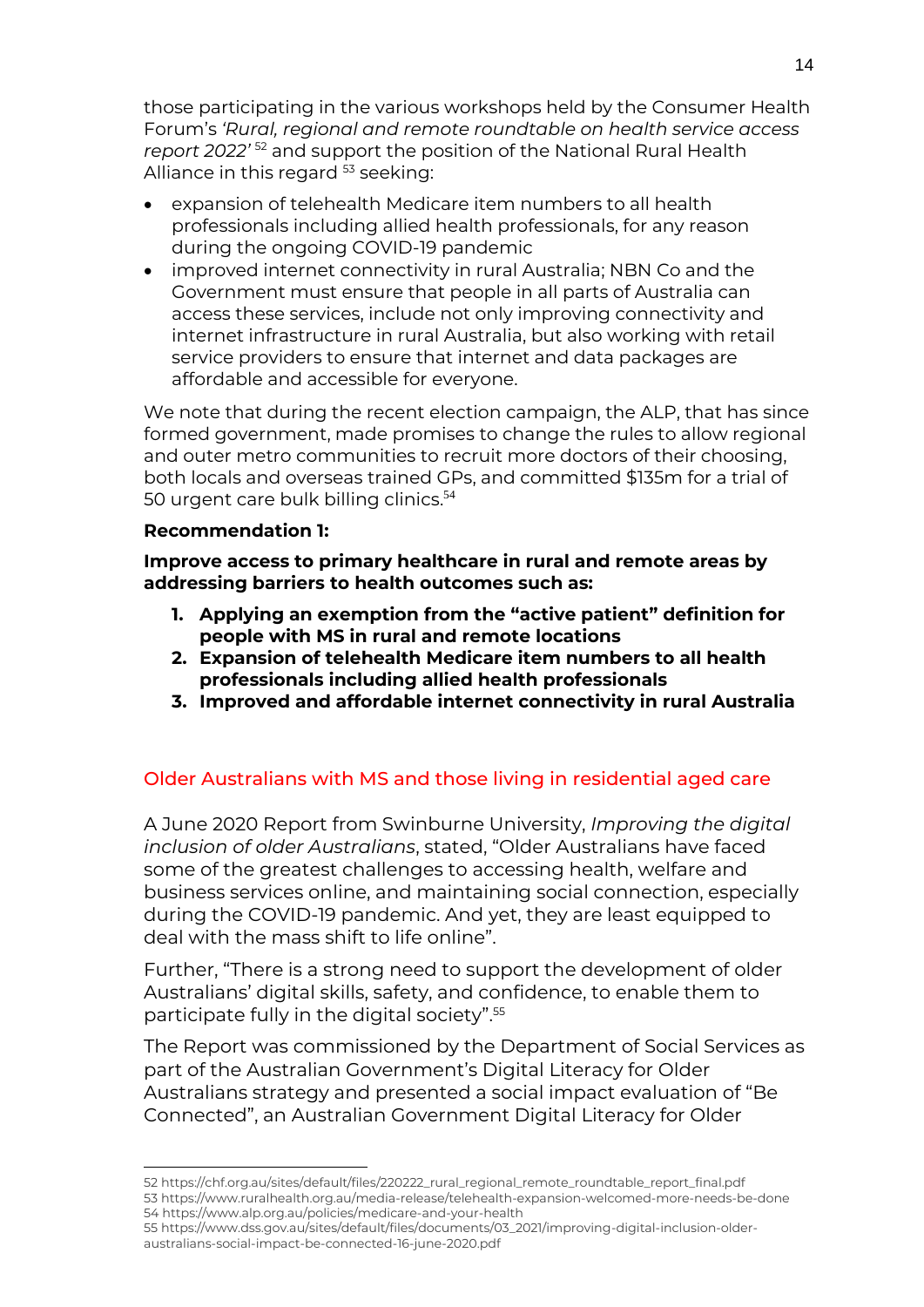Australians program<sup>56</sup> . This initiative was designed to increase the confidence, skills and online safety of older Australians and aimed to "empower everyone to use the internet and everyday technology to thrive in our digital world".

The ability for many older Australians to successfully use telehealth may be hampered by many of the barriers discussed previously in this report and despite every best effort may remain inaccessible for many.

### **Recommendation 2:**

**Improve the digital literacy and connectivity of older Australians through the expansion of programs such as Be Connected.**

### Increase access to telehealth for specialist MS Nurses

In April 2022, MS Australia launched a special report, *MS Nurse Care in Australia: Patterns of access and impact on health outcomes*. 57

The findings in this Report indicate that people with MS who are unable to access MS Nurses care are adversely affected in terms of health outcomes.

Specifically, the findings stated that, "an increased use of telehealth services is another avenue to improve access and reduce inequity. Telehealth services are theoretically not dependent on the location where people live. However, rules around Medicare payments for telehealth pose restrictions on what is possible. Telehealth not only assists with reduced clinic visits access due to geographical remoteness, but also with reduced access due to other reasons such as mental health difficulties, social isolation, physical difficulties such as impaired mobility and fatigue, lack of access to transport or the financial burden associated with attending clinic visits. This telehealth model would need to provide adequate remuneration for the MS Nurse service to allow this to be a continuing, long-term option."

Telehealth with video on mobile devices can offer some opportunity to 'see people in their own space'. Expanding access to this option could potentially increase access to MS nursing services in a way that suits people living with MS while supporting greater productivity and time management for MS Nurses. Existing evidence suggests that telehealth, for both new and established neurological patients, can be an important and workable form of healthcare. Of course, telehealth appointments do not allow for thorough clinical examination which may be necessary to identify certain neurological signs, evidence of disability progression, and other functional changes in MS. While telehealth appointments will never replace clinical examination, telehealth usage interspersed with face-to-face appointments could remove logistical barriers and enable more regular monitoring and care where this is acceptable and available for those with MS.

<sup>56</sup> https://beconnected.esafety.gov.au/

<sup>57</sup> https://www.msaustralia.org.au/about-us/reports-and-financials/